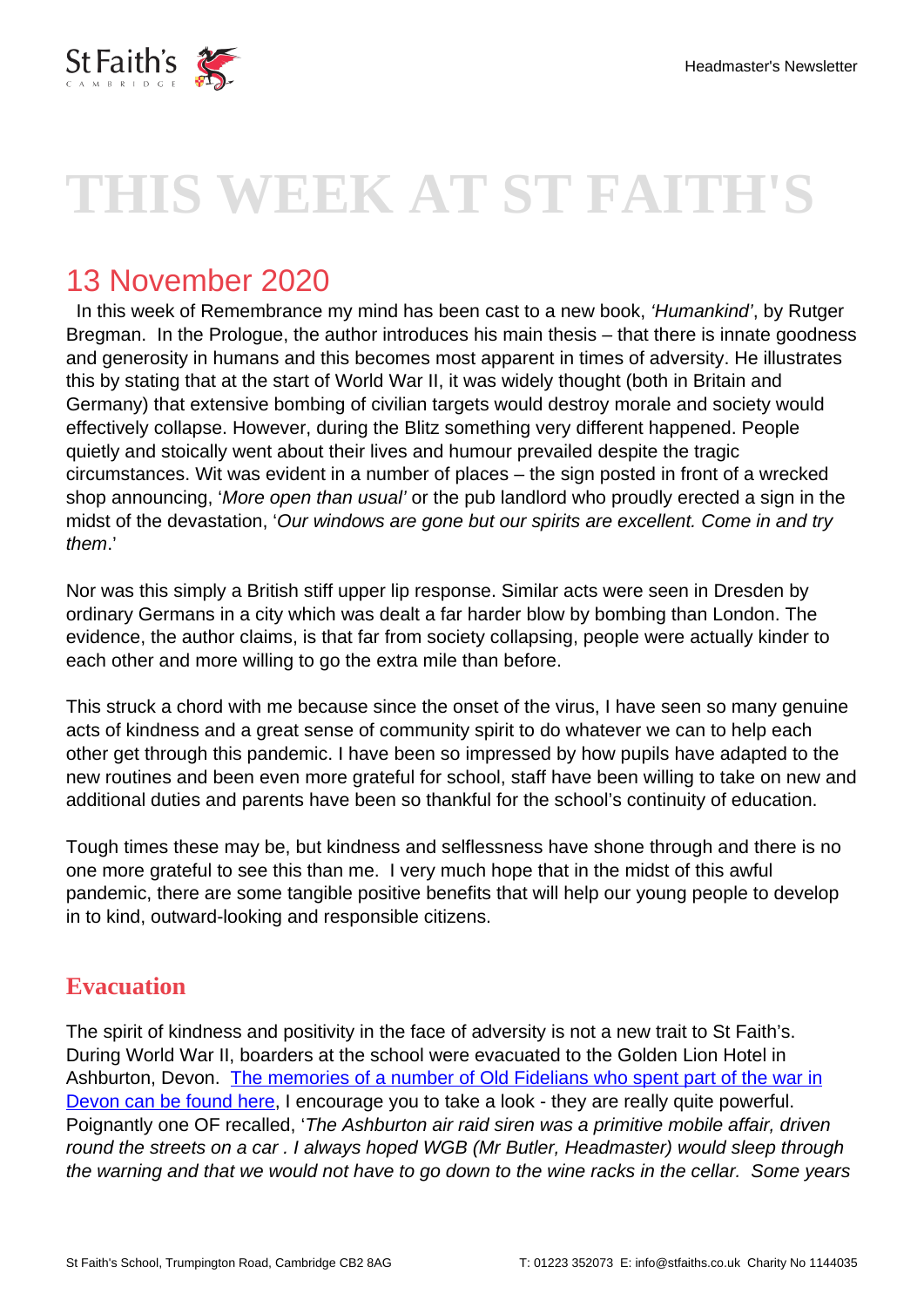

later when I saw the results of the destruction in Plymouth, I realised how lucky we had been in Ashburton.'



#### **Remembrance Day**

On Monday, instead of our normal whole-school assembly, we all paused to remember those who died and suffered in wars, particularly former teachers and pupils of St Faith's. Unable to hold the traditional Remembrance Assembly, we instead created this film, which was shown to the children and staff. Later in the week, on Wednesday, we held a period of silence around school as Alice B played the Last Post. Many staff commented to me on how respectful the pupils have been to the Remembrance Day events this week. One of the benefits of this film, rather than the service, is that we can now share this with you. Thank you to all the staff and pupils who produced this lovely video.

https://youtu.be/NgSWptwdjDc

#### **AcE Day**

On Tuesday pupils from Years 3-8 enjoyed the second off-timetable Academic Enrichment Day of the year.

**Year 3** combined English, Art and Engineering as they spent the day exploring the Quentin Blake classic, Mrs Armitage on Wheels. They read and listened to an audio version of the story before writing their own acrostic poems to consolidate their learning. They designed their own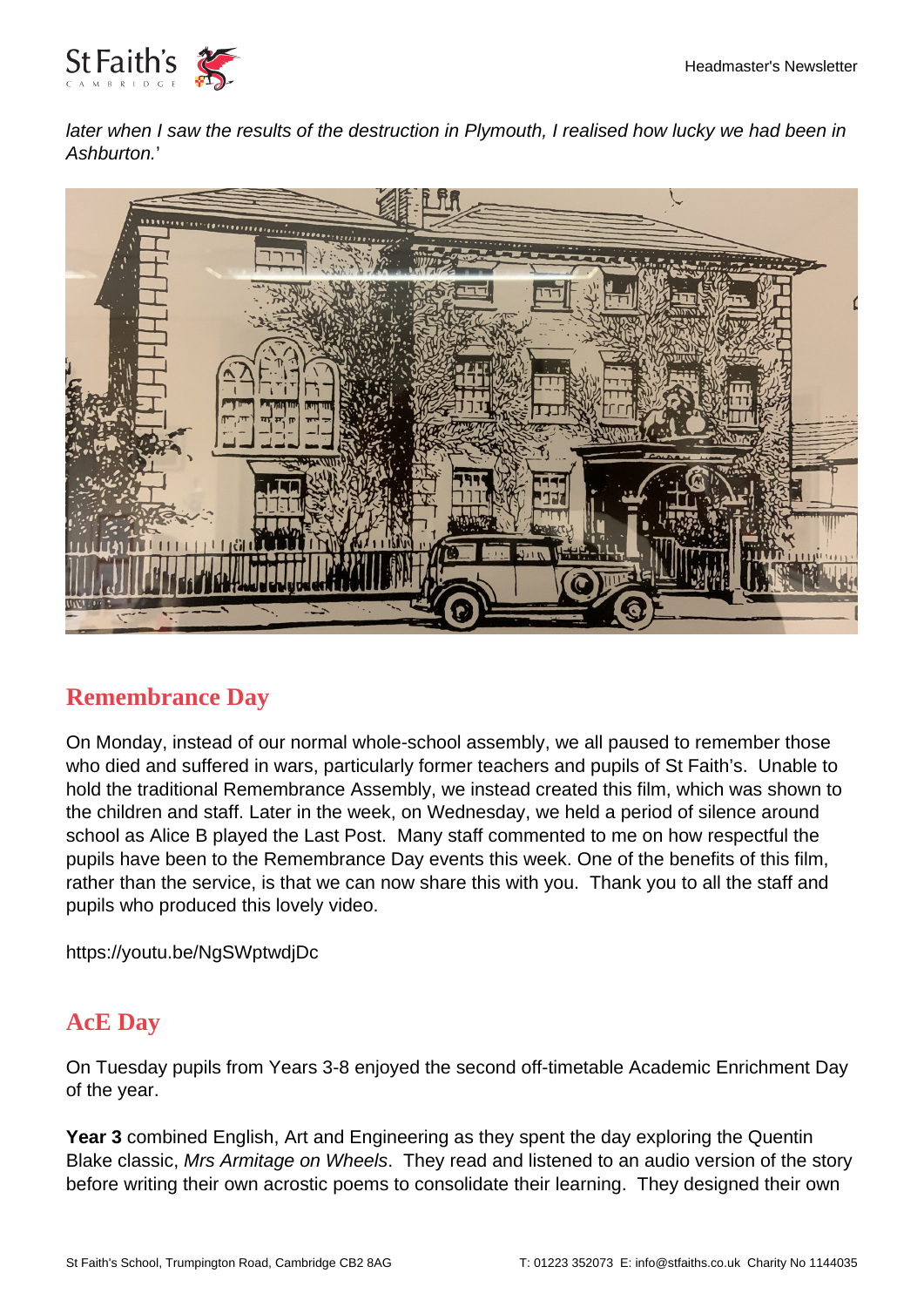

bikes for the eccentric Mrs Armitage to ride and spent time in the Hive understanding the basic functions of gears. The day ended with the pupils writing a picnic menu and making a plasticine picnic basket for Mrs Armitage before engaging in an immensely fun role play of 'Mrs Armitage Goes Surfing!'

Los Peces en el Rio! (The Fish in the River) formed the basis for a Spanish-themed day for **Year 4** who enjoyed a combination of Spanish music and poetry with arts and crafts, as they delved into this classic story.

Meanwhile **Year 5** enjoyed their first opportunity to get behind the wheels of the school-famous Goblin go-karts. From working collaboratively on bodywork designs to driving the cars, the Year 5s were given a taste of what it is like to be a part of the Green Goblins club.

**Year 6** used their day to develop their study skills. Sessions throughout the day focused on the essential skills of time management, problem solving, logical reasoning and how to conduct reliable internet research.

**Year 7** focussed on their Arts Awards, which they will be working on throughout this academic year. On Tuesday their main focus was on skills sharing, a key part of the Arts Award and one which the pupils find particularly enjoyable. Pupils were challenged with teaching one of their classmates a particular skill in Art, Drama or Music.

https://youtu.be/rQ6qC8ZPqDg

**Year 8** focused on exam techniques. They sat Maths and English papers, developed their verbal and non-verbal reasoning skills and learnt how to construct realistic revision plans. This helped them prepare for both their imminent senior school entrance exams and also for the exams they will be sitting in the future.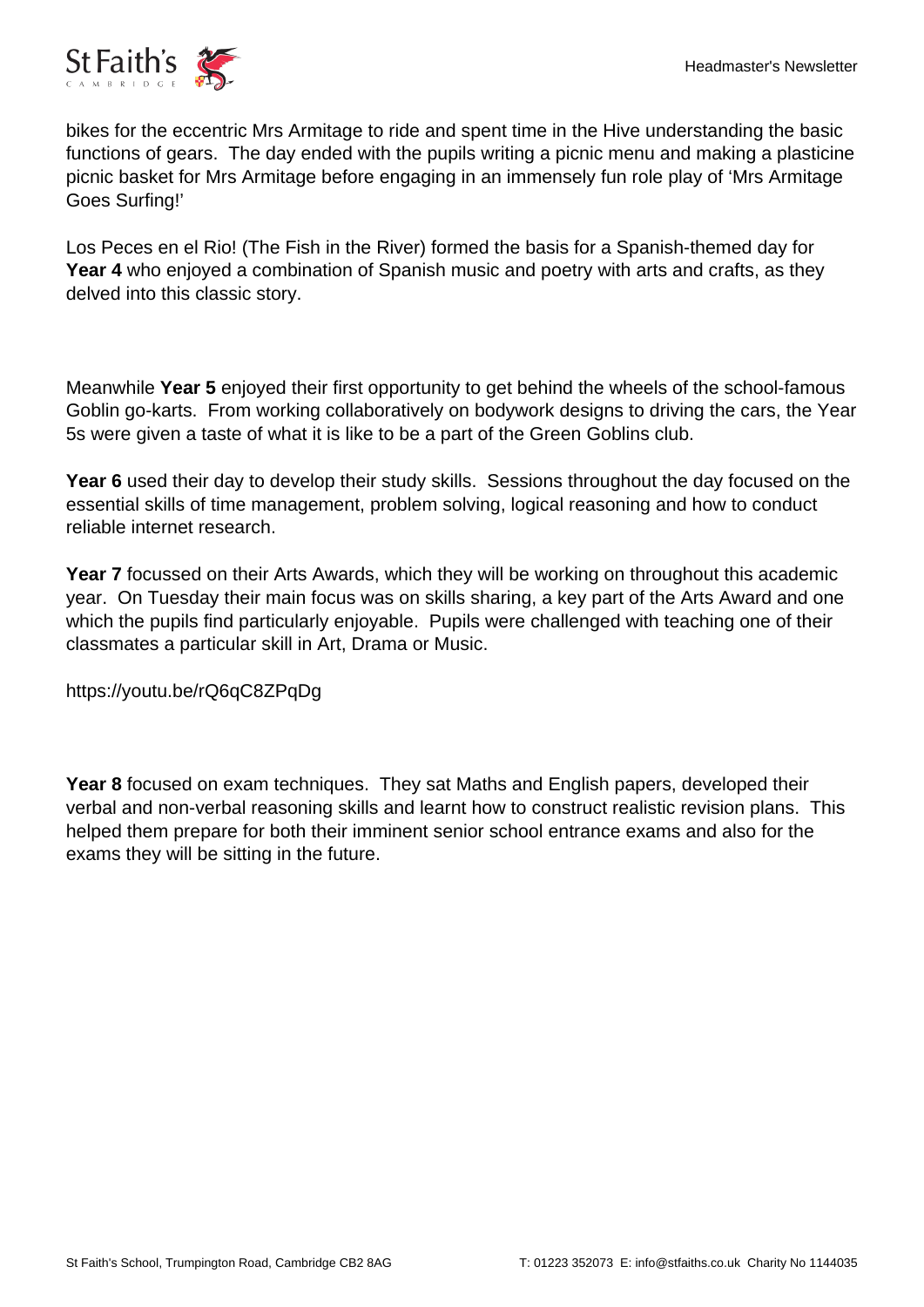



### **The Promise Tre[e](https://www.stfaiths.co.uk/wp-content/uploads/2020/11/DSC_0635-scaled.jpg)**

During Tutor sessions this week, pupils have been watching the short film, The Promise, an urban fairy tale of a young thief who tries to snatch an old woman's bag. She finds she can't have it without giving a promise in return… When she opens the bag, the thief is surprised to find only acorns. She begins an odyssey to keep her promise to "plant them", wherever she can. Slowly, her city is revitalised. Nature returns. People are enchanted. Communities are renewed as nature thrives and people share in the restoration. Nature spreads through the city 'like a song'. After watching the film pupils wrote their own eco promises on paper leaves such as, 'I promise to grow more of my own vegetables' and 'I promise to create a wild meadow in an area of my garden.' The leaves are being added to the Promise Tree which is on display in The Hub.